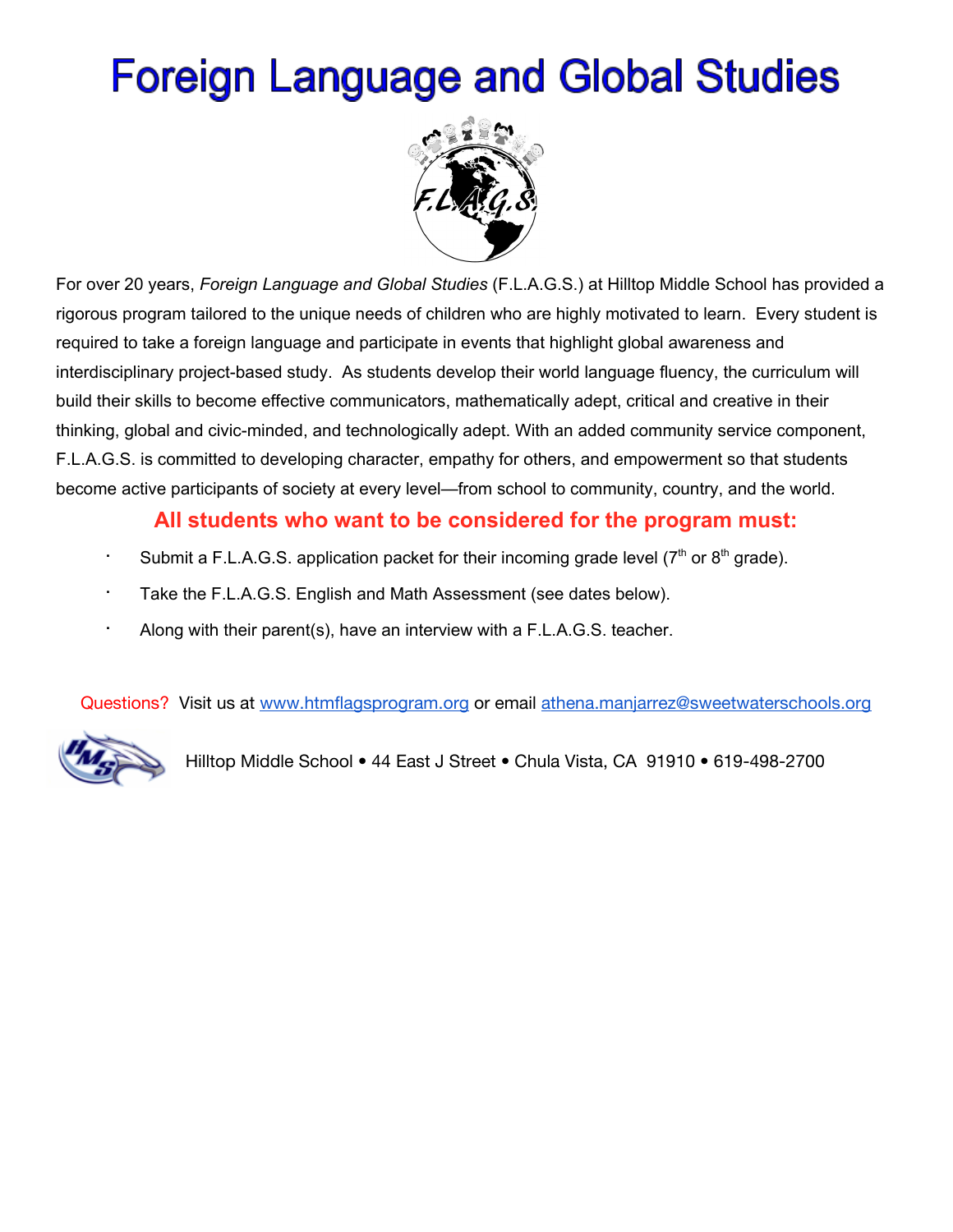| SWEETWATER UNION HIGH SCHOOL DISTRICT                                                                                                                                                                                                                                                                                                                                                                                                                                                |                                                                                                                                                                                                                                |                                           |                                                                                                      |                                                                                                                                                                                                                                                                                                           |                             |  |
|--------------------------------------------------------------------------------------------------------------------------------------------------------------------------------------------------------------------------------------------------------------------------------------------------------------------------------------------------------------------------------------------------------------------------------------------------------------------------------------|--------------------------------------------------------------------------------------------------------------------------------------------------------------------------------------------------------------------------------|-------------------------------------------|------------------------------------------------------------------------------------------------------|-----------------------------------------------------------------------------------------------------------------------------------------------------------------------------------------------------------------------------------------------------------------------------------------------------------|-----------------------------|--|
|                                                                                                                                                                                                                                                                                                                                                                                                                                                                                      |                                                                                                                                                                                                                                | HILLTOP MIDDLE SCHOOL                     | FOREIGN LANGUAGE AND GLOBAL STUDIES                                                                  |                                                                                                                                                                                                                                                                                                           |                             |  |
| <b>STUDENT APPLICATION</b><br>2016-2017                                                                                                                                                                                                                                                                                                                                                                                                                                              |                                                                                                                                                                                                                                |                                           |                                                                                                      |                                                                                                                                                                                                                                                                                                           |                             |  |
| Student's                                                                                                                                                                                                                                                                                                                                                                                                                                                                            |                                                                                                                                                                                                                                |                                           | Name: $\frac{1}{(Last Name)}$ , $\frac{1}{(First Name)}$ , $\frac{1}{(First Name)}$ Age: Sex: M or F |                                                                                                                                                                                                                                                                                                           |                             |  |
| Current                                                                                                                                                                                                                                                                                                                                                                                                                                                                              | School:                                                                                                                                                                                                                        | Current<br>Teacher: (First AND Last Name) |                                                                                                      | Current<br>Current<br>Grade:                                                                                                                                                                                                                                                                              | $6th$ or<br>7 <sup>th</sup> |  |
| Name of                                                                                                                                                                                                                                                                                                                                                                                                                                                                              | Parent/Guardian: (First AND Last Name)                                                                                                                                                                                         |                                           | Home Tel: (<br>Cellular: $\dot{()}$                                                                  | $\frac{1}{1}$ - $\frac{1}{1}$ - $\frac{1}{1}$ - $\frac{1}{1}$ - $\frac{1}{1}$ - $\frac{1}{1}$ - $\frac{1}{1}$ - $\frac{1}{1}$ - $\frac{1}{1}$ - $\frac{1}{1}$ - $\frac{1}{1}$ - $\frac{1}{1}$ - $\frac{1}{1}$ - $\frac{1}{1}$ - $\frac{1}{1}$ - $\frac{1}{1}$ - $\frac{1}{1}$ - $\frac{1}{1}$ - $\frac{1$ |                             |  |
|                                                                                                                                                                                                                                                                                                                                                                                                                                                                                      |                                                                                                                                                                                                                                |                                           |                                                                                                      |                                                                                                                                                                                                                                                                                                           |                             |  |
| Home                                                                                                                                                                                                                                                                                                                                                                                                                                                                                 | Address: No. 1996. The Second State of the Second State of the Second State of the Second State of the Second State of the Second State of the Second State of the Second State of the Second State of the Second State of the |                                           | City: Code:                                                                                          | Zip                                                                                                                                                                                                                                                                                                       |                             |  |
| Foreign Language Preference<br>All FLAGS students MUST choose a foreign language as their elective class. All attempts will be made to<br>place students in their language of choice. Please check one of the options below:<br>Italian<br>Spanish<br>Spanish for Spanish Speakers<br>$\Box$ French<br>Chinese<br>We understand that acceptance into the FLAGS program is determined by teacher<br>evaluation, most recent report card, assessments, and a student/parent interview. |                                                                                                                                                                                                                                |                                           |                                                                                                      |                                                                                                                                                                                                                                                                                                           |                             |  |
|                                                                                                                                                                                                                                                                                                                                                                                                                                                                                      | (Student Signature)                                                                                                                                                                                                            | (Date)                                    | (Parent Signature)                                                                                   |                                                                                                                                                                                                                                                                                                           | (Date)                      |  |
| $\star$ To avoid any delay, please bring the following items on the day of your interview.                                                                                                                                                                                                                                                                                                                                                                                           |                                                                                                                                                                                                                                |                                           |                                                                                                      |                                                                                                                                                                                                                                                                                                           |                             |  |
| This (Completed) <b>FLAGS</b> Application<br>Student/Parent Contract, Signed and Dated                                                                                                                                                                                                                                                                                                                                                                                               |                                                                                                                                                                                                                                |                                           |                                                                                                      |                                                                                                                                                                                                                                                                                                           |                             |  |
|                                                                                                                                                                                                                                                                                                                                                                                                                                                                                      |                                                                                                                                                                                                                                | Proof of Assessments                      |                                                                                                      |                                                                                                                                                                                                                                                                                                           |                             |  |
| Printout of Teacher Questionnaire* Confirmation Page                                                                                                                                                                                                                                                                                                                                                                                                                                 |                                                                                                                                                                                                                                |                                           |                                                                                                      |                                                                                                                                                                                                                                                                                                           |                             |  |
|                                                                                                                                                                                                                                                                                                                                                                                                                                                                                      | (Your teacher will receive the Questionnaire once we have received their district email address.<br>He/she will be asked to print a Confirmation Page and give it to the student.)                                             |                                           |                                                                                                      |                                                                                                                                                                                                                                                                                                           |                             |  |
|                                                                                                                                                                                                                                                                                                                                                                                                                                                                                      |                                                                                                                                                                                                                                |                                           | A Copy of the Student's Most Recent Report Card                                                      |                                                                                                                                                                                                                                                                                                           |                             |  |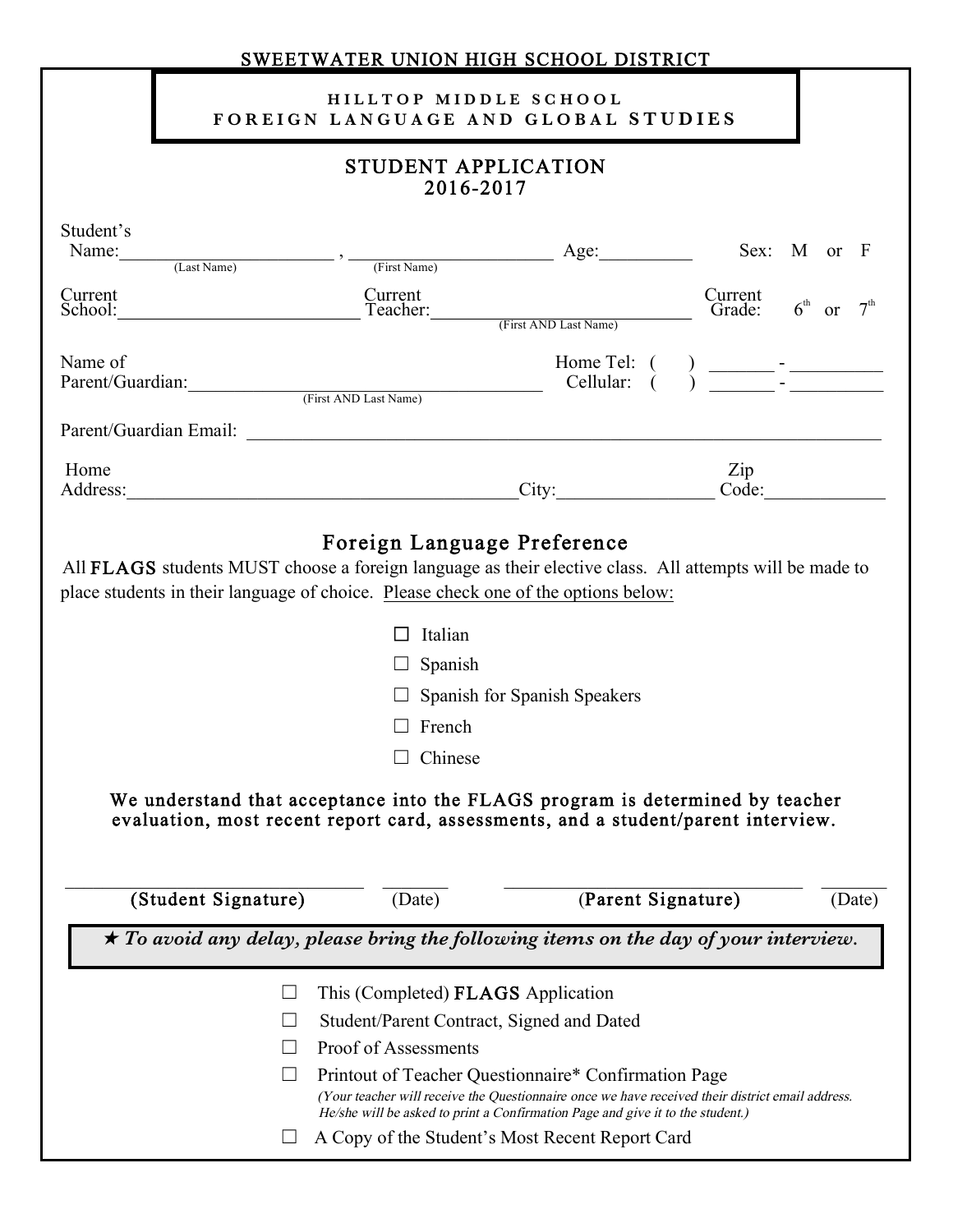

Foreign Language and Global Studies (**FLAGS**) is a **RIGOROUS ACADEMIC PROGRAM** for students who are motivated to learn. Please read and INITIAL each statement to indicate your understanding of the expectations we believe will ensure success in **FLAGS**.

#### **Student's Initials**

- \_\_\_\_\_\_\_\_ I understand that *2 or more hours of daily homework* is expected of me and I pledge that I will do my best to complete all of my assignments on time.
- \_\_\_\_\_\_\_\_ I understand that academic honesty must be upheld at all times and I pledge to always do my own work without copying, plagiarizing (using ideas/writing from another person without giving them credit), or cheating.
- \_\_\_\_\_\_\_\_ I understand that learning a second language is challenging and takes time, therefore I pledge to make a commitment to taking at least 2 years of the same foreign language.
- \_\_\_\_\_\_\_\_ I understand the iPad is a powerful learning tool and I pledge to always use it responsibly.
- \_\_\_\_\_\_\_\_ I understand that my grades will be closely monitored and I pledge to maintain a 2.0 GPA or higher in BOTH scholarship and citizenship. I understand that I will be placed on probation and could be removed from the program for not meeting this expectation.
- \_\_\_\_\_\_\_\_ I understand that **FLAGS** events are integral to the program and I pledge to participate in them.
- \_\_\_\_\_\_\_\_ I understand that community service is an important part of **FLAGS** and I pledge to complete the minimum number of hours required.
- \_\_\_\_\_\_\_\_ I give my permission to the Hilltop Middle School **FLAGS** program to use my picture or other likeness in their general publicity in print and/or online.

#### **Parent's Initials**

- I pledge to provide the support my child needs to complete homework that may be in excess of 2 hours daily.
- I pledge to regularly review my child's work to ensure that it is always completed honestly and on his/her own.
- \_\_\_\_\_\_\_\_ I pledge to provide the encouragement my child may need to remain committed to learning the same foreign language for at least two years.
	- I pledge to closely monitor my child for his/her appropriate use of the iPad at home.
- I pledge to stay informed of my child's progress and make adjustments at home to ensure his/her success in the program.
- \_\_\_\_\_\_\_\_ I pledge to participate in the **FLAGS** events that rely on parental support and leadership.
	- \_\_\_\_\_\_\_\_ I pledge to support my child in his/her efforts to complete the minimum number of community service hours required and I understand that these hours take place outside of the school day.

\_\_\_\_\_\_\_\_ I give my permission to Hilltop Middle School **FLAGS** Program to use my child's picture or other likeness in their general publicity in print and/online.

#### ★ *We have read and support the FLAGS commitment guidelines.*

**\_\_\_\_\_\_\_\_\_\_\_\_\_\_\_\_\_\_\_\_\_\_\_\_\_\_\_\_\_\_\_\_\_ \_\_\_\_\_\_\_\_\_ \_\_\_\_\_\_\_\_\_\_\_\_\_\_\_\_\_\_\_\_\_\_\_\_\_\_\_\_\_\_\_\_\_ \_\_\_\_\_\_\_\_\_**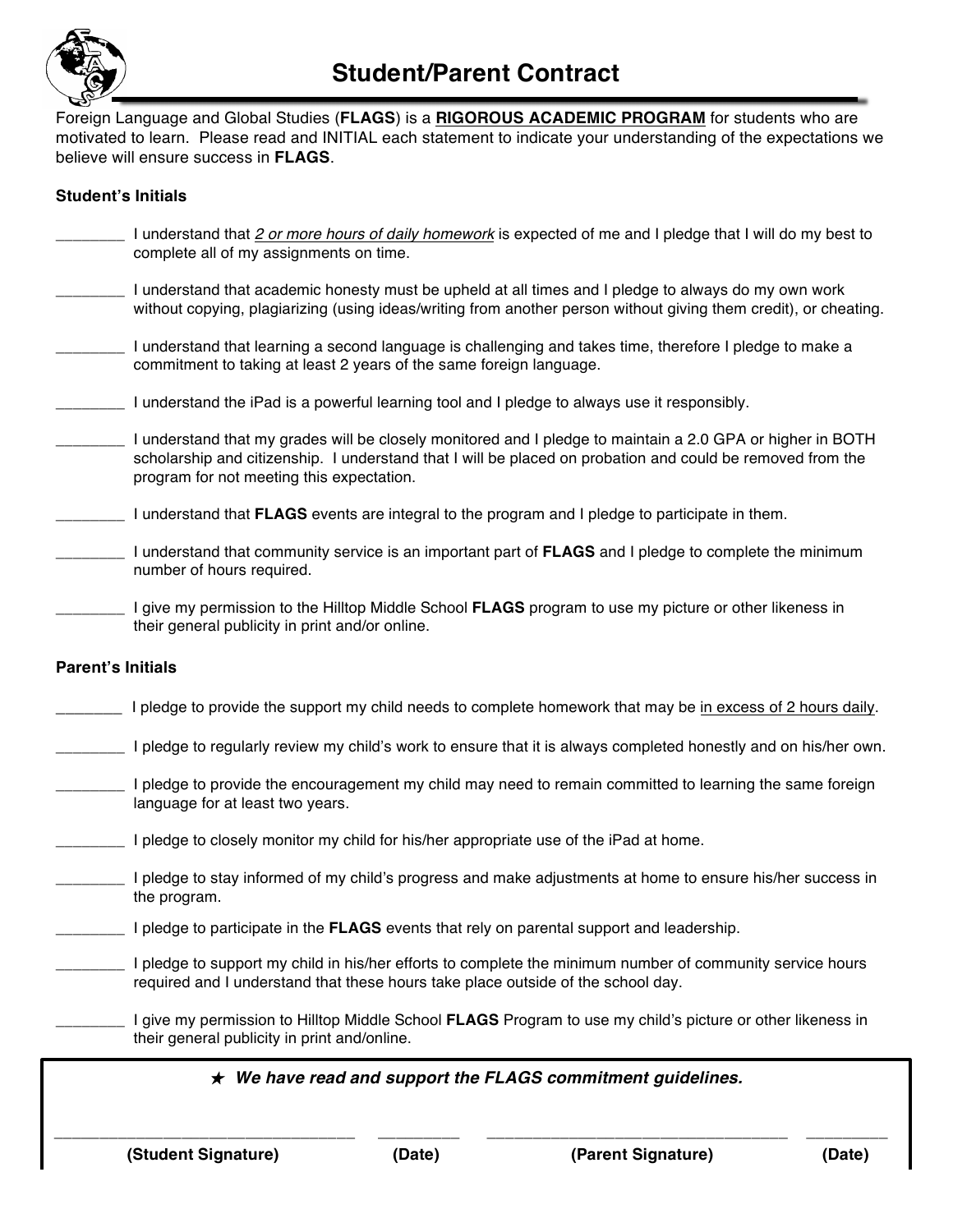# PROOF OF ASSESSMENTS

(Please fill out the top section of this form and bring it with you on the day of testing.)

Last Name:**\_\_\_\_\_\_\_\_\_\_\_\_\_\_\_\_\_\_\_\_\_\_\_\_\_\_\_\_\_\_\_\_**First Name:**\_\_\_\_\_\_\_\_\_\_\_\_\_\_\_\_\_\_\_\_\_\_\_**

(Please print) (Please print)

| <b>Current Grade:</b> |  |
|-----------------------|--|
| $\Box$ 6th            |  |
| $\Box$ 7th            |  |

### **For FLAGS Use Only!**

Assessment Completed: ❏English ❏Math

\_\_\_\_\_\_\_\_\_\_\_\_\_\_\_\_\_\_\_\_\_\_\_\_\_\_\_\_\_\_\_\_\_\_\_\_\_\_\_\_\_\_\_\_\_\_\_\_\_\_\_\_\_ \_\_\_\_\_\_\_\_\_\_\_\_\_\_\_\_